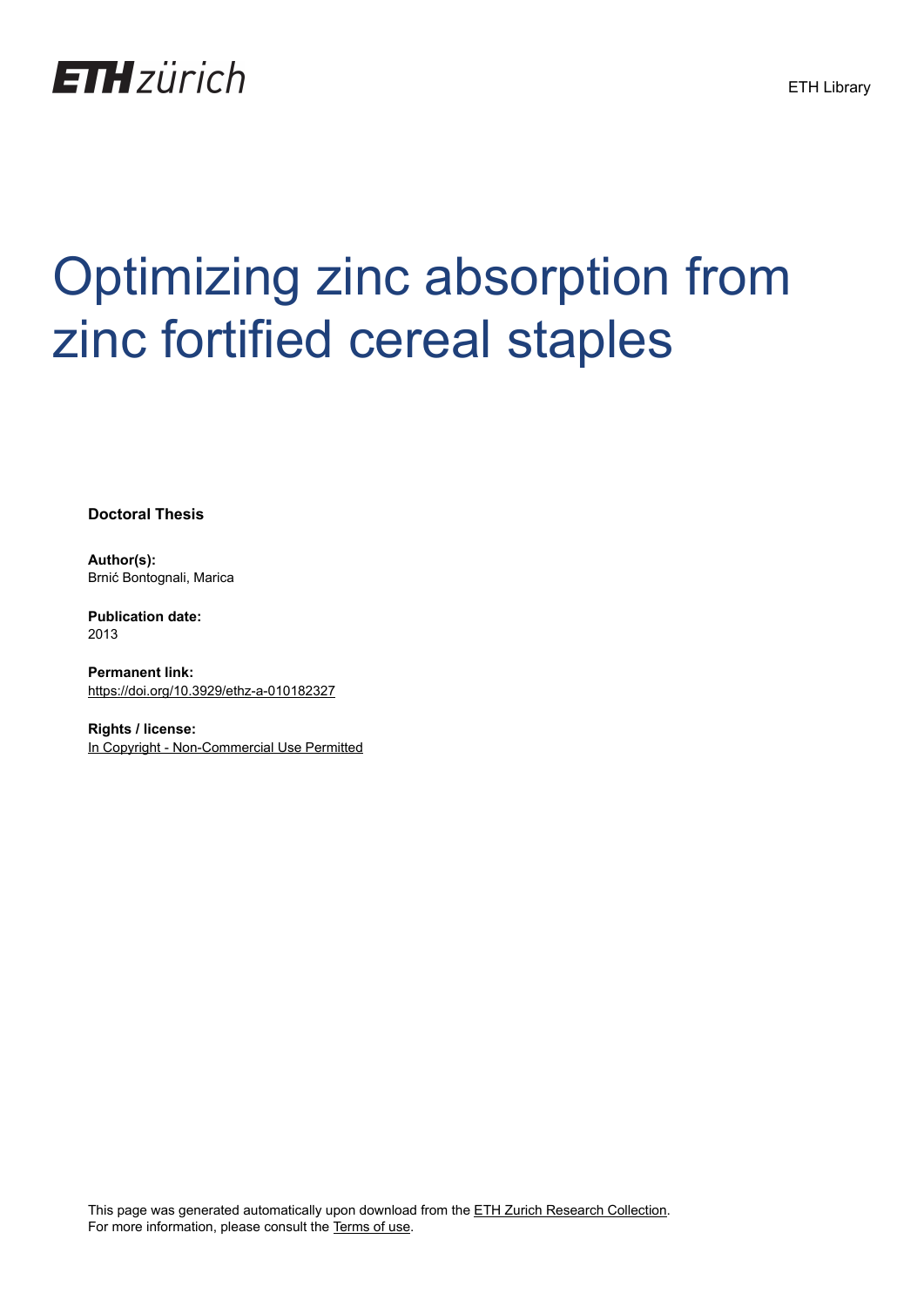## DISS. ETH NO. 21506

## **OPTIMIZING ZINC ABSORPTION FROM ZINC FORTIFIED CEREAL STAPLES**

A dissertation submitted to **FTH ZURICH** 

for the degree of

# **Doctor of Sciences**

presented by

# **MARICA BRNIĆ BONTOGNALI**

MSc ETH Food Sc, ETH Zurich

born 01.09.1982 citizen of Croatia 

accepted on the recommendation of Prof. Dr. med. Michael B. Zimmermann, examiner Prof. Dr. Richard F. Hurrell, co-examiner Dr. Rita Wegmüller, co-examiner Dr. Sonja Y. Hess, co-examiner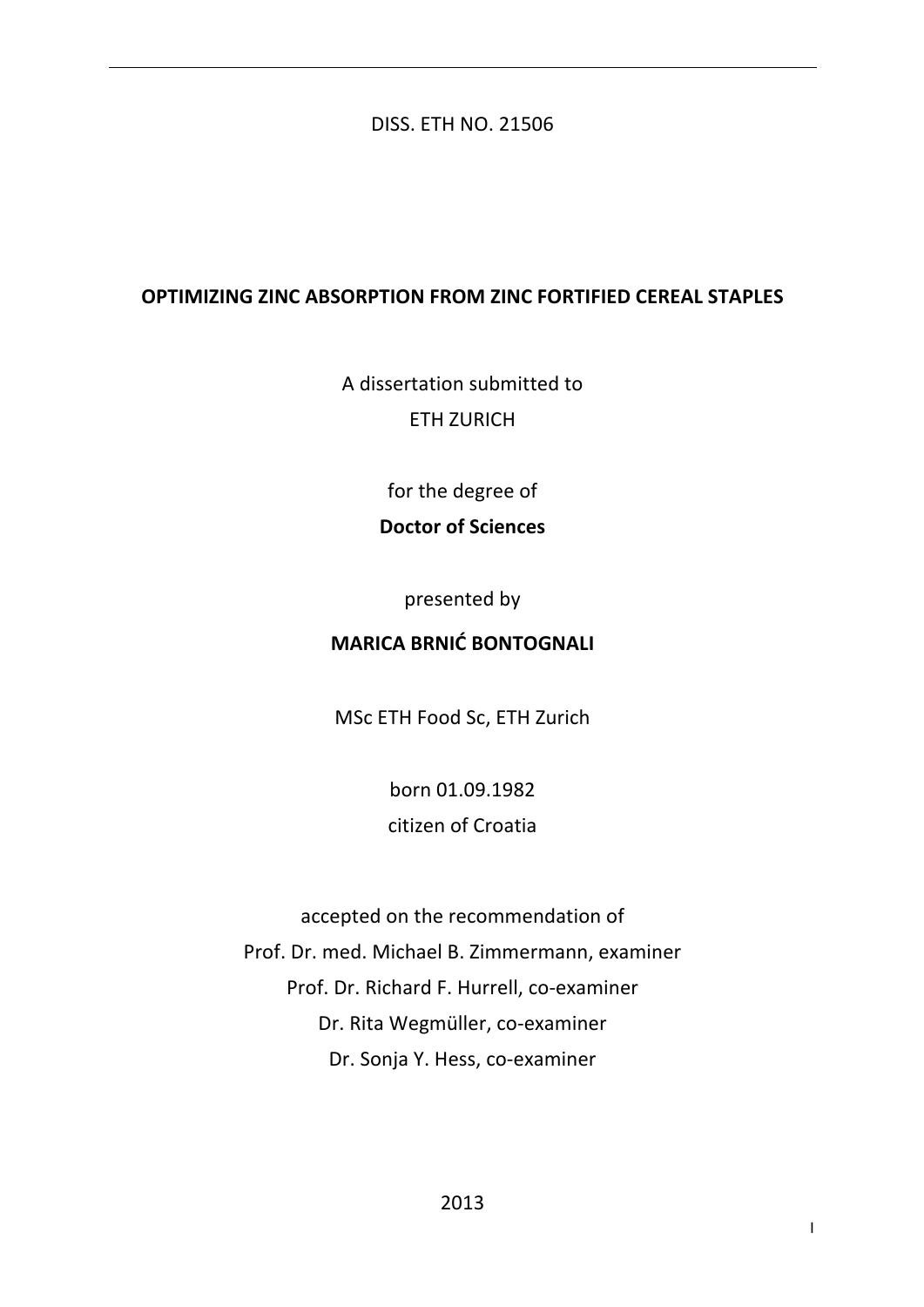#### **ABSTRACT**

**Background** Zinc deficiency is widespread in low-income countries and leads to immunity and growth dysfunctions. It is mainly caused by an inadequate zinc intake resulting from diets based almost exclusively on cereal staples. Nutritional zinc supply from cereals is limited by their inherently low zinc content, as compared to animal foods, and by their naturally high content of phytic acid, known to inhibit zinc absorption. Zinc-fortification of cereals (including conventional mass fortification, complementary food fortification, or biofortification) offers an efficacious mean of increasing zinc intake, but strategies are needed to overcome the inhibitory effect of phytic acid and other potential absorption inhibitors, such as polyphenols, on the absorption of the added zinc.

Aims The aims of this thesis were to investigate potential factors influencing the absorption of zinc from zinc fortified cereal foods and to determine whether zinc added through fortification or increased by biofortification is absorbed differently.

**Experiments** A series of single meal zinc absorption studies were carried out in adults in Switzerland and young children in Burkina Faso, using the double stable isotope tracer ratio method with urine analysis, and a single blind, crossover design.

*Manuscript 1:* A series of zinc absorption studies in adults investigated the effect of the following factors on zinc absorption from maize and sorghum porridges fortified with zinc (as ZnSO<sub>4</sub> or ZnO) to levels of  $\sim$ 3 mg/meal: the addition of the phytic acid-degrading enzyme phytase immediately prior to consumption of the test meal; the ability of EDTA at different EDTA:Zn molar ratios to enhance zinc absorption from water soluble (ZnSO<sub>4</sub>) and water insoluble (ZnO) zinc compounds; the influence of sorghum polyphenols on zinc absorption in the presence and absence of phytic acid; and the ability of EDTA to overcome any potential inhibition of zinc absorption by polyphenols.

The results showed that adding phytase to the maize porridge immediately prior to consumption increased the absorption of zinc as  $ZnSO_4$  by 82 % (from 8.7 % to 15.8 %; *P*<0.001); adding Na<sub>2</sub>EDTA at an EDTA:Zn molar ratio of 1:1 increased the absorption of zinc as ZnSO<sub>4</sub> by 32 % (from 10.0 % to 13.2 %;  $P = 0.01$ ), but had no influence at higher EDTA:Zn molar ratios or on absorption of zinc as ZnO; zinc absorption was slightly higher from ZnSO<sub>4</sub> (10.0 %) than from ZnO (7.3 %); sorghum polyphenols had no effect on the absorption of zinc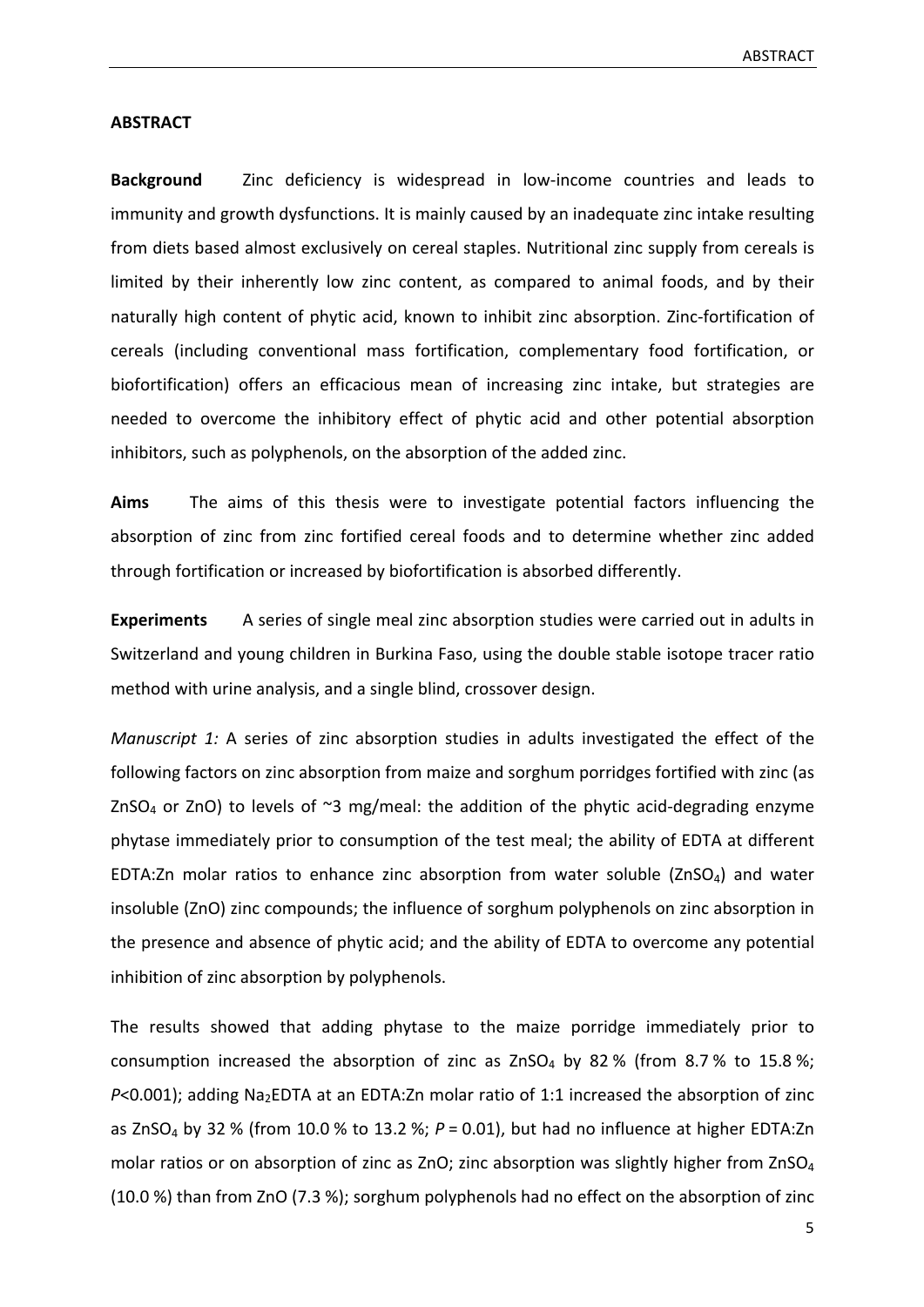(as ZnSO<sub>4</sub>) from fortified, dephytinized sorghum porridges, but decreased zinc absorption by 21 % from phytic acid rich sorghum porridges (from  $10.7$  %; to 8.4 %;  $P < 0.02$ ); and the combined inhibitory effect of polyphenols and phytic acid in sorghum was overcome by EDTA.

*Manuscript* 2: The ability of the phytic acid-degrading enzyme phytase to improve zinc absorption from a cereal meal when added immediately before consumption was investigated in 12-24 month old Burkinabe children consuming a millet-based complementary food fortified with zinc (as  $ZnSO<sub>4</sub>$ ) to a level of 1.3 mg/meal. In addition, a potential new indicator of zinc status, the rapidly exchangeable zinc pool (EZP), was quantified isotopically in the Burkinabe children habitually consuming a plant based diet.

Adding phytase to the meal resulted in a 68 % increase in zinc absorption (from 9.5 % to 16.0 %;  $P < 0.0001$  from the millet-based porridge. The EZP ranged from 2.2 to 4.5 mg/Kg, with a mean of 3.6  $\pm$  0.5 mg/Kg. EZP was in the expected range but did not correlate with plasma zinc or zinc absorption.

*Manuscript* 3: Zinc absorption by adults from a rice porridge made from hydroponically biofortified rice, intrinsically labeled with  $^{70}$ Zn, was compared to that from a porridge made from a control rice of the same variety fortified with  $\frac{70}{2}$ nSO<sub>4.</sub>

Porridges had the same total zinc content  $(1.1 \text{ mg/mcal})$  and phytic acid level. The mean zinc absorption from the biofortified rice was 25.1 %, compared to 20.8 % ( $P = 0.076$ ) from the fortified rice.

**Conclusions** The results from this thesis provide several ways for optimizing zinc absorption from zinc fortified foods. The most important finding is that the phytase enzyme added to cereal porridges immediately prior to consumption can degrade phytic acid during digestion in both adults and children and can substantially increase zinc absorption. Its potential addition to micronutrient powders and lipid based supplements for home fortification may be of important public heath significance. Another potential additive for increasing the absorption of zinc fortification compounds is EDTA, although this only appears to improve absorption from soluble zinc fortification compounds such as zinc sulfate and not from insoluble compounds such as zinc oxide. EDTA was shown to overcome the combined inhibitory effects of phytic acid and polyphenols in zinc sulfate fortified sorghum porridges.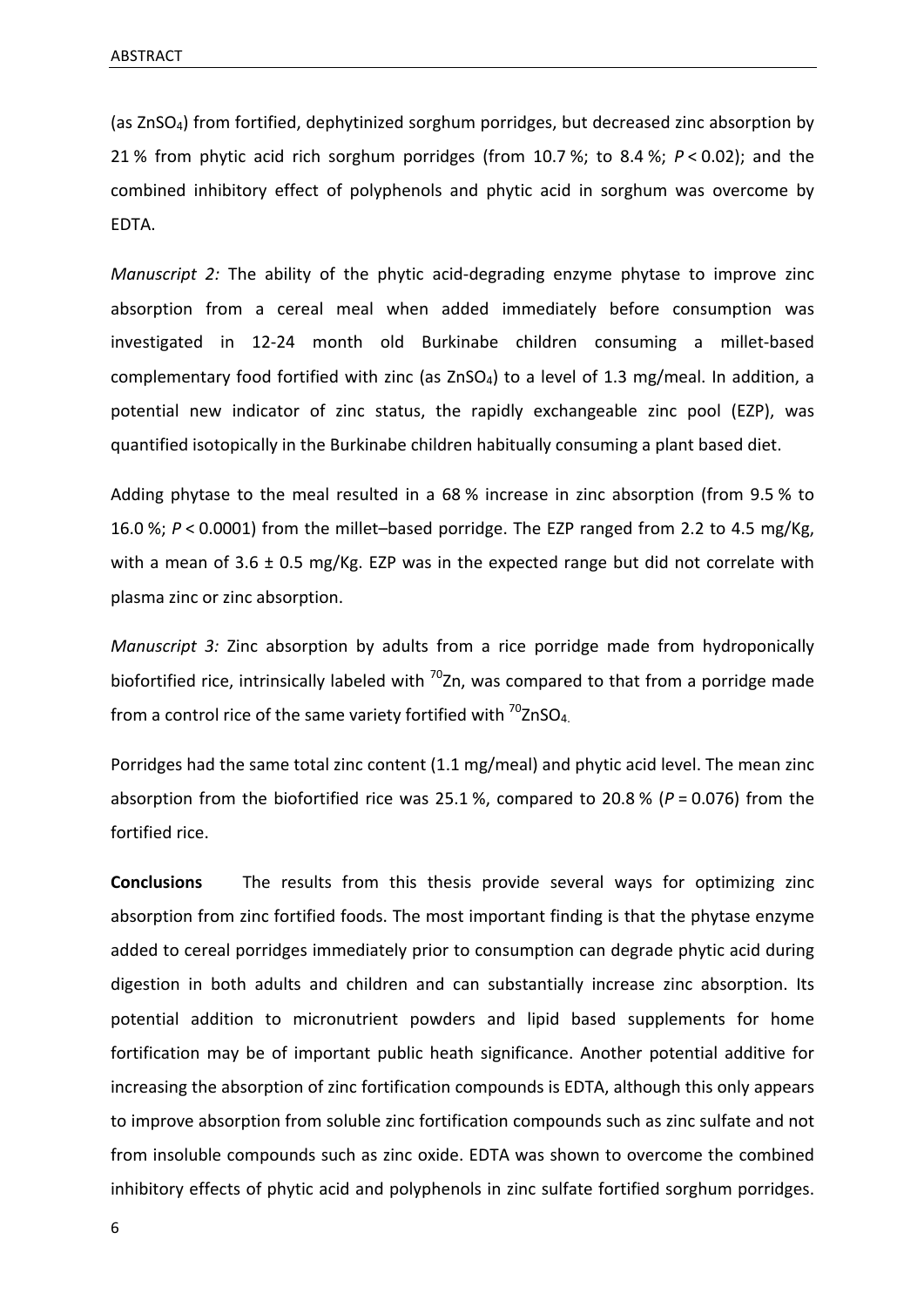Sorghum polyphenols alone however did not inhibit zinc absorption, but they intensified the inhibitory effect of phytic acid.

Concerning the choice of zinc fortification compounds, the results confirm that there is little difference in absorption between water soluble and water insoluble zinc fortification compounds. Adequate absorption can be obtained with water insoluble ZnO making cost and sensory properties the most important criteria for selection.

In relation to the absorption of biofortification zinc, the results relate only to the agronomic practice of biofortification by soil fertilization. Zinc absorption from intrinsically labeled biofortified rice grown in hydroponic culture was similar that from fortification zinc added to control rice in the form of zinc sulfate. This suggests that absorption of the biofortification zinc was similarly influenced by phytic acid and other food components as absorption of the fortification zinc. Biofortifcation of rice via soil fertilization with zinc would thus appear to be as good an intervention strategy to combat zinc deficiency as the conventional zinc fortification of foods.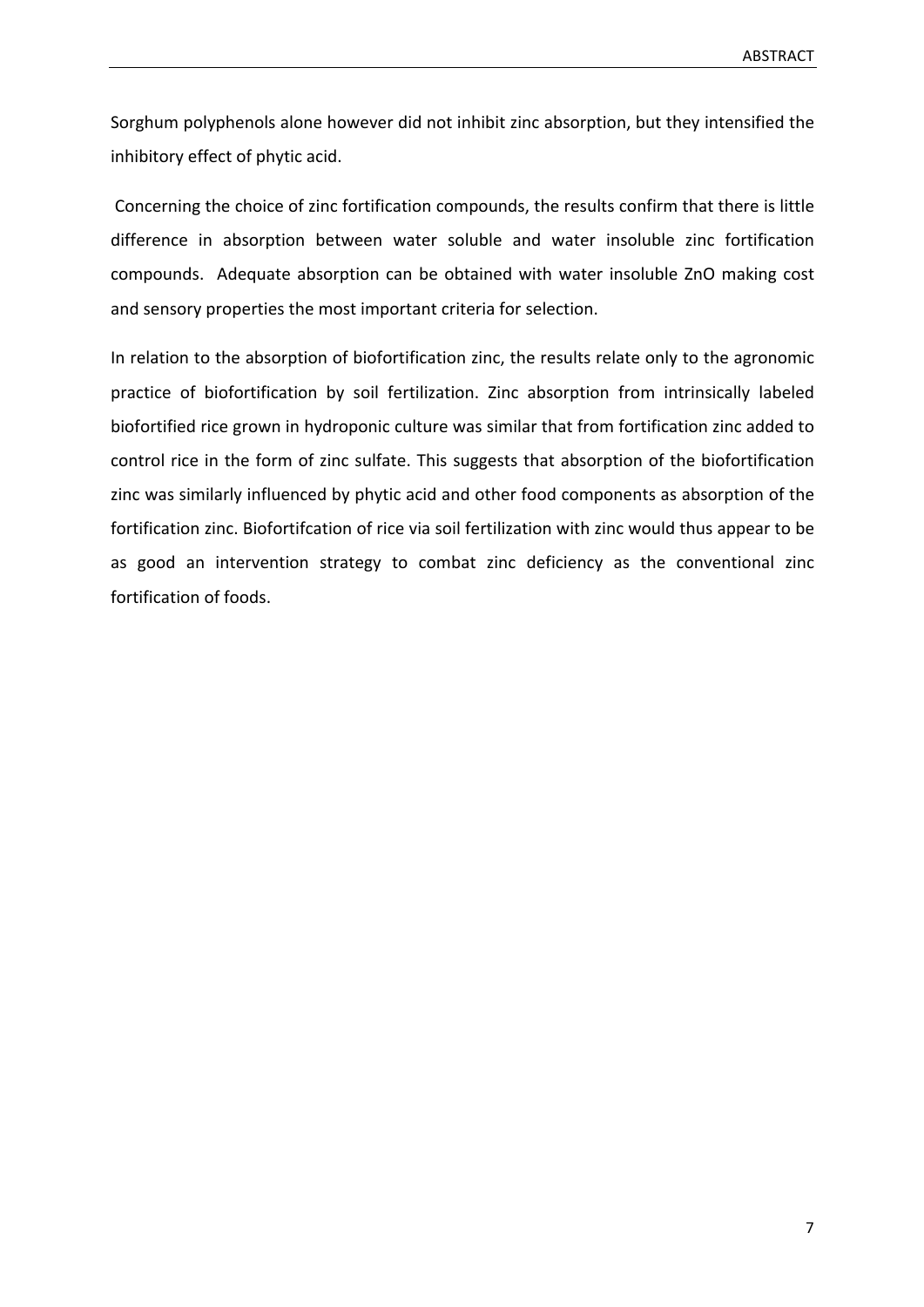#### **RIASSUNTO**

**Premessa** La carenza di zinco è un problema diffuso nei paesi poveri che provoca problemi di crescita e disfunzioni al sistema immunitario. Questa carenza è principalmente causata da un apporto insufficiente di zinco dovuto a un'alimentazione dominata dai cereali che, rispetto agli alimenti di origine animale, contengono pochissimo zinco. Inoltre, i cereali contengono acido fitico che inibisce l'assimilazione del già poco zinco in essi presente. La fortificazione di cereali con zinco (inclusa la fortificazione tradizionale, la fortificazione degli alimenti complementari e la biofortificazione) rappresenta una strategia efficace per aumentarne l'apporto. Tuttavia, è necessario sviluppare metodi che permettono di mitigare gli effetti inibitori dell'acido fitico, e di altri potenziali inibitori come ad esempio i polifenoli, che altrimenti riducono sensibilmente l'assorbimento dello zinco aggiunto tramite i processi di fortificazione.

**Obiettivi della ricerca** Gli obiettivi di questo lavoro di dottorato erano quelli d'identificare i fattori che influenzano l'assorbimento dello zinco da cereali fortificati e di determinare se lo zinco aggiunto tramite metodi di fortificazione tradizionali viene assimilato diversamente da quello aggiunto con metodi di biofortificazione.

**Esperimenti** Una serie di studi di assorbimento dello zinco (comprendenti un unico pasto) sono stati svolti con adulti in Svizzera e con bambini in Burkina Faso, effettuando uno studio crossover *-* singolo cieco basato sul rapporto tra due isotopi stabili traccianti misurati nelle urine. 

*Manoscritto 1:* Tramite esperimenti con adulti, è stato valutato l'effetto dei seguenti fattori sull'assorbimento dello zinco (come ZnSO<sub>4</sub> o ZnO) da una polentina di mais e sorgo arricchita fino ad ottenere dei valori di circa 3 mg a pasto: l'aggiunta, immediatamente prima del consumo del pasto, dell'enzima phytase, che ha la proprietà di degradare l'acido fitico; la proprietà dell'EDTA (aggiunto in differenti rapporti molari EDTA/Zn) di aumentare l'assorbimento dello zinco da molecole solubili (ZnSO<sub>4</sub>) e non solubili (ZnO) in acqua; l'effetto dei polifenoli presenti nel sorgo nell'assorbimento dello zinco in presenza e in assenza di acido fitico; e la proprietà dell'EDTA nel prevenire l'effetto inibitorio dei polifenoli nell'assorbimento dello zinco.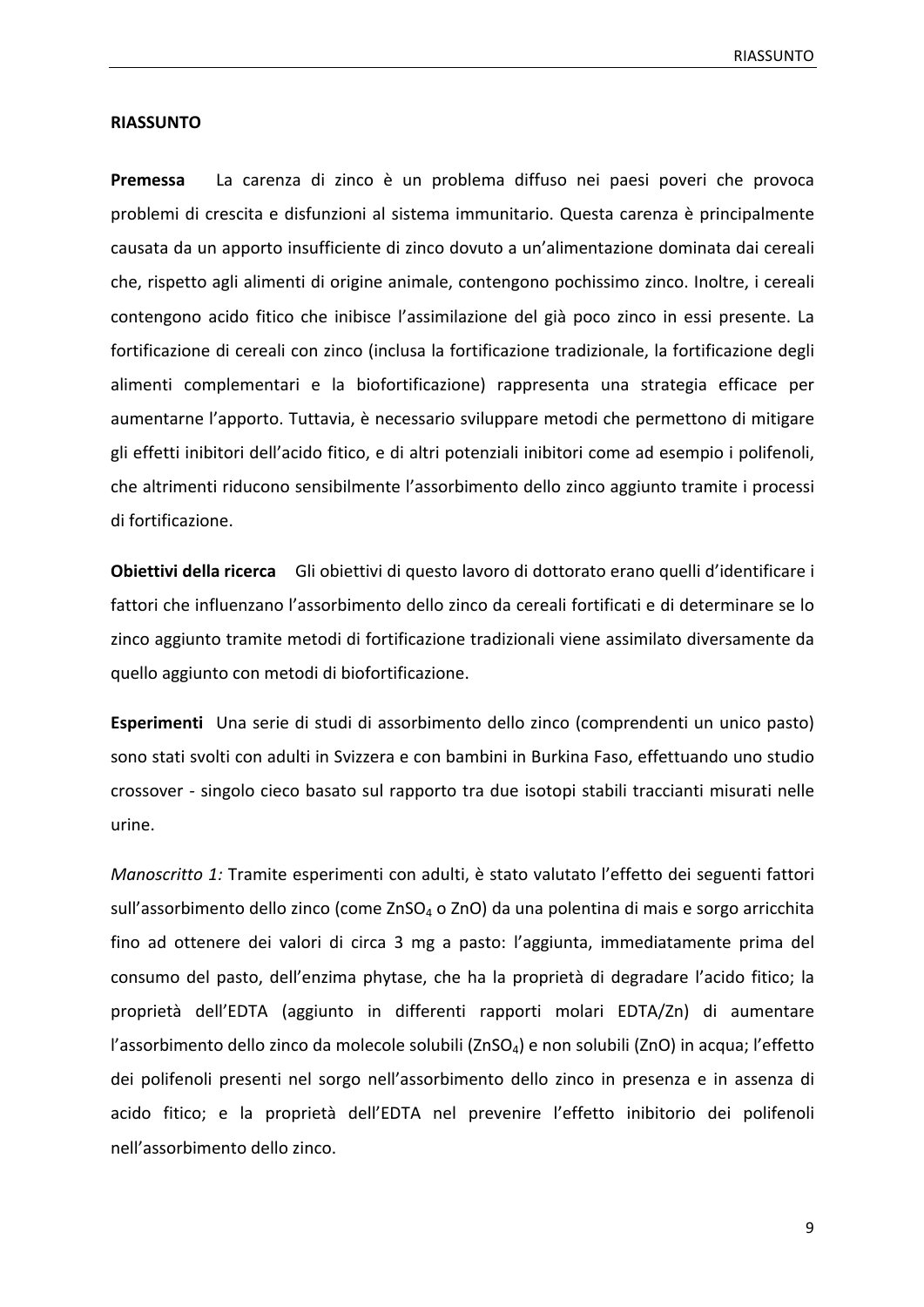I risultati hanno dimostrato che: l'aggiunta dell'enzima phytase alla polentina di mais immediatamente prima del consumo del pasto aumentano l'assorbimento dello zinco (aggiunto come ZnSO<sub>4</sub>) dell' 82% (dall' 8.7% al 15.8%,  $P<0.001$ ); l'aggiunta di Na<sub>2</sub>EDTA a un rapporto molare EDTA:Zn pari a 1:1 aumentano l'assorbimento dello zinco (aggiunto come ZnSO<sub>4</sub>) del 32 % (dal 10.0 % al 13.2 %;  $P = 0.01$ ), ma non ha alcun effetto a rapporti molari EDTA:Zn più elevati, o se lo zinco è aggiunto come ZnO; l'assorbimento dello zinco è lievemente più alto se aggiunto come ZnSO<sub>4</sub> (10.0 %) piuttosto che come ZnSO<sub>4</sub> (10.0 %); i polifenoli del sorgo non influenzano l'assorbimento dello zinco (aggiunto come ZnSO<sub>4</sub>) assunto da una polentina di sorgo defitinizzata, ma riducono l'assorbimento dello zinco del 21 % (dal 10.7 %; all' 8.4 %;  $P < 0.02$ ) se assunto da una polentina di sorgo ricca in acido fitico; e l'EDTA previene l'effetto inibitorio combinato dei polifenoli e dell'acido fitico presenti nel sorgo.

*Manoscritto 2:* La proprietà dell'enzima phytase (che degrada l'acido fitico) di migliorare l'assimilazione dello zinco se aggiunto immediatamente prima del consumo di un pasto di cereali è stata valutata in uno studio con bambini del Burkina Faso di 12-24 mesi, che hanno consumato un alimento complementare a base di miglio fortificato con zinco fino a raggiungere una concentrazione di 1.3 mg/pasto. Inoltre, un nuovo potenziale indicatore dello stato di zinco, detto rapidly exchangeable zinc pool (EZP), è stato quantificato isotopicamente in bambini burkinabesi la cui dieta abituale è a base di vegetali.

L'aggiunta dell'enzima phytase al pasto ha causato un aumento del 68 % (dal 9.5 % al 16.0 %; *P* < 0.0001) nell'assorbimento dello zinco dalla polentina a base di miglio. I valori misurati dell'EZP erano compresi tra 2.2 e 4.5 mg/Kg. Tali valori erano previsti, ma non hanno mostrato alcuna correlazione con la concentrazione di zinco nel plasma o con la quantità di zinco assorbita.

*Manoscritto 3:* L'assorbimento dello zinco in adulti che hanno consumato una polentina di riso biofortificata hydroponicamente e intrinsecamente marcata con  $\frac{70}{2}$ n è stato comparato all'assorbimento da una polentina fatta con la stessa varietà di riso, fortificata con  $^{70}$ ZnSO<sub>4.</sub> Le due polentine avevano lo stesso contenuto totale di zinco  $(1.1. mg/pasto)$  e lo stesso contenuto di acido fitico.